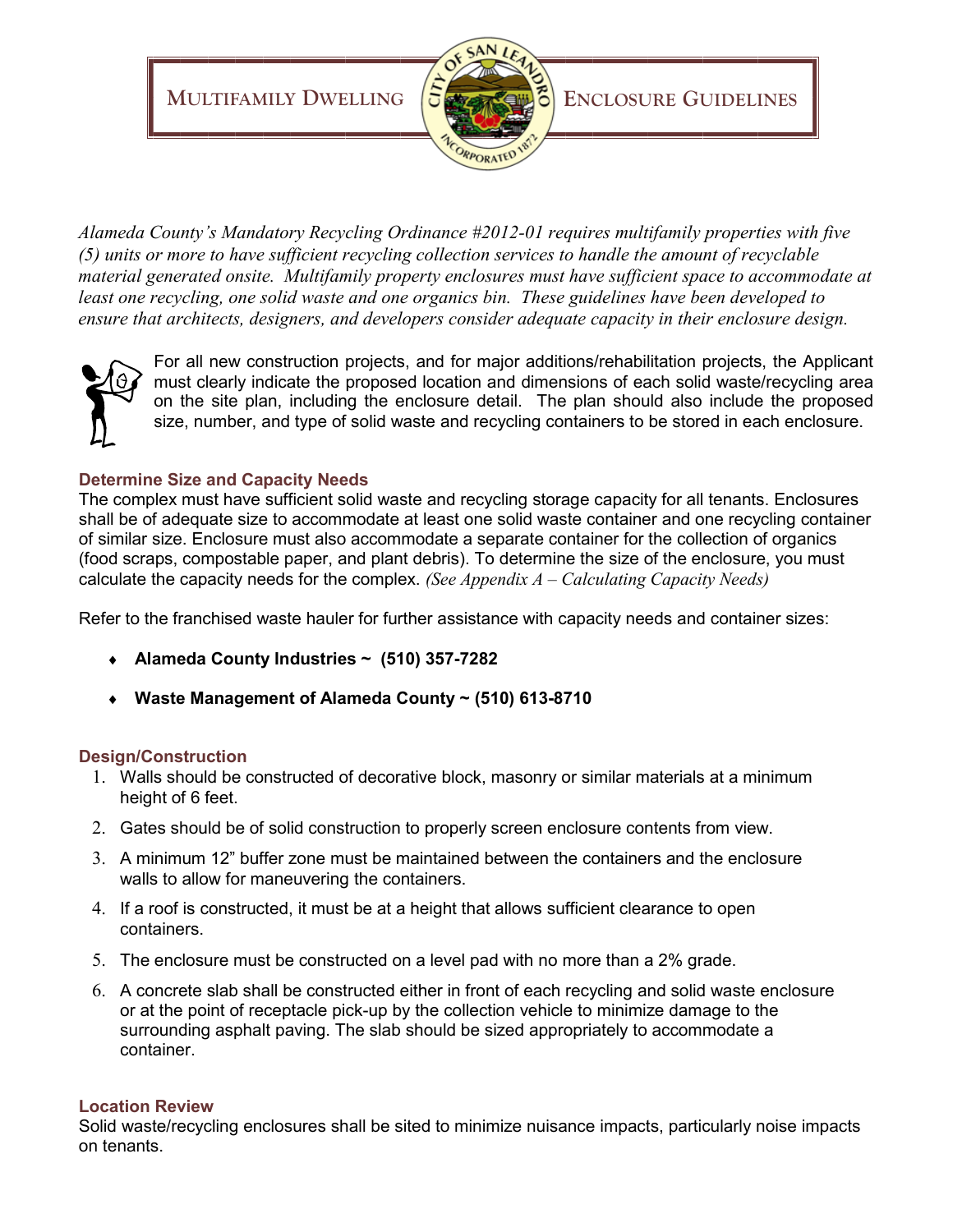



## **Access/Clearance**

- 1. The enclosure should be easily accessible to collection vehicles and personnel yet secure enough to prevent unauthorized entry. A separate pedestrian path or gate should be constructed to allow continuous access to tenants.
- 2. The interior of the enclosure should have a 6"x6" concrete curb to prevent damage to the walls from container impact.
- 3. Driveways and/or travel aisles shall provide unobstructed access for collection vehicles and personnel.
- 4. The Applicant must ensure that there is adequate space for a collection vehicle to enter and exit the property in order to service each container (dumpster, compactor or roll-off). For safety reasons, a turnaround must be provided for any street that would otherwise require the collection truck to back up a distance greater than 150 feet. If a turnaround is required, the Applicant must provide a 40 foot turning radius for collection trucks.
- 5. If a collection vehicle must retrieve containers under a building, the height of the entrance must be a minimum 14 feet.
- 6. If gates with locks are planned to limit access to the property, then the Applicant must provide keys or cards to the franchised waste hauler. If keys or cards are not provided, then the Applicant must ensure that all secured gates are open at 6:00 a.m. for collection.

## **Maintenance**

The property owner, occupant and tenants shall maintain enclosure(s) free of litter and other debris in accordance with the San Leandro Municipal Code §3-15-215. The franchised waste hauler is responsible for replacement of containers in the event that they are in a condition of disrepair.

Per the San Leandro Municipal Code §3-1-200, storage of solid waste, recycling, and other materials outside of the enclosure that is visible from the street is prohibited at all times.

## **For More Information**

# **City of San Leandro ~ Planning Department**  $835$  E.  $14<sup>th</sup>$  Street San Leandro, CA 94577 Phone: (510) 577-3325

Website: [www.sanleandro.org](http://www.sanleandro.org)

# **City of San Leandro ~ Recycling Program**

Phone: (510) 577-6026 Email: recycle@sanleandro.org Website: [www.recyclesanleandro.org](http://www.recyclesanleandro.org)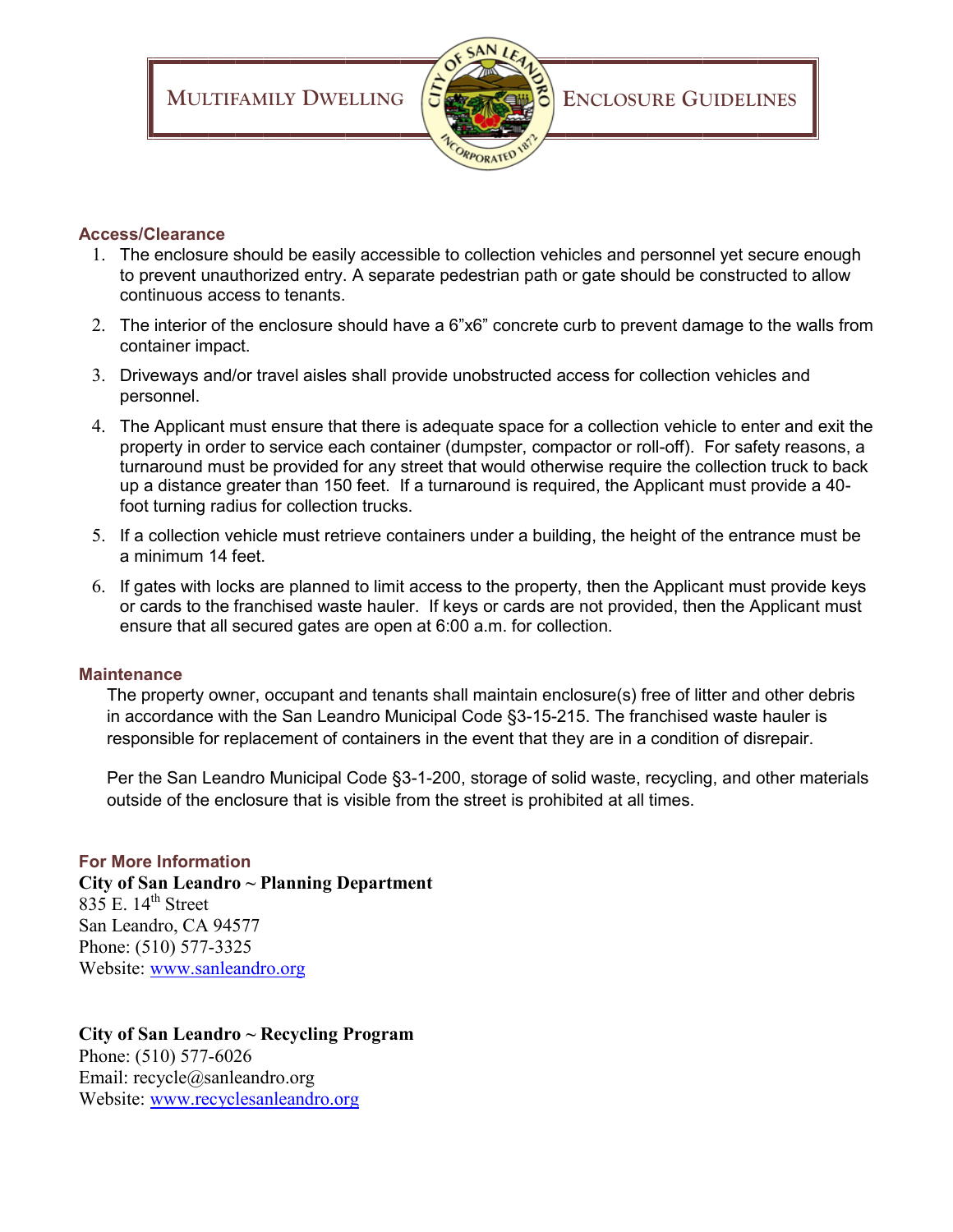# **Appendix A – Calculating Capacity Needs**

Calculate capacity needs for weekly solid waste and recycling collection from a multifamily complex using the following formulas:

*# of dwelling units x 1.1 (move in/out factor) x 32 gallon service/unit x 1 cubic yard/200 gallons = total weekly solid waste capacity needed for complex (in cubic yards)<sup>1</sup> .* 

*# of dwelling units x 1.1 (move in/out factor) x 32 gallon service/unit x 1 cubic yard/200 gallons = total weekly recycling capacity needed for complex (in cubic yards)<sup>1</sup> .* 

Once you have determined your capacity needs, you can select the bin size for a minimum 1x per week collection. The size of dumpster required can be decreased with a corresponding increase in the number of dumpsters or in the frequency of collection such that the total weekly service capacity remains the same.

| <b>Dumpsters for Garbage</b> | Length | <b>Width</b> | <b>Height</b> |
|------------------------------|--------|--------------|---------------|
| 1 cy. (200 gal.)             | 7 feet | 3.5 feet     | 4 feet        |
| 2 cy.                        | 7 feet | 3.5 feet     | 4.5 feet      |
| 3 cy.                        | 7 feet | 4 feet       | 5 feet        |
| 4 cy.                        | 7 feet | 5 feet       | 5.5 feet      |
| 6 cy.                        | 7 feet | 6.5 feet     | 6 feet        |
| $7$ Cy.                      | 7 feet | 7 feet       | 6 feet        |

#### **Waste Management of Alameda County (510) 613-8710**

#### **Alameda County Industries (510) 357-7282**

| <b>Dumpsters for Garbage/Recycling</b> | Length    | <b>Width</b> | <b>Height</b> |
|----------------------------------------|-----------|--------------|---------------|
| 1 cy. (200 gal.)                       | 6.75 feet | 3 feet       | 3.25 feet     |
| 2 cy.                                  | 6.75 feet | 3.25 feet    | 4 feet        |
| 3 cy.                                  | 6.75 feet | 3.75 feet    | 4.75 feet     |
| 4 cy.                                  | 6.75 feet | 5 feet       | 5 feet        |
| 6 cy.                                  | 6.75 feet | 5.75 feet    | 5.25 feet     |
| 8 cy.                                  | 6.75 feet | 6 feet       | 7 feet        |

Carts in 32, 64, and 96-gallon sizes are available for individual service for each unit.

\*It should also be noted that only dumpsters up to four (4) cubic yards have casters, therefore larger dumpsters must be serviced at the point of storage.

l

<sup>1</sup> Equivalent to 1 cubic yard for every six units in the complex.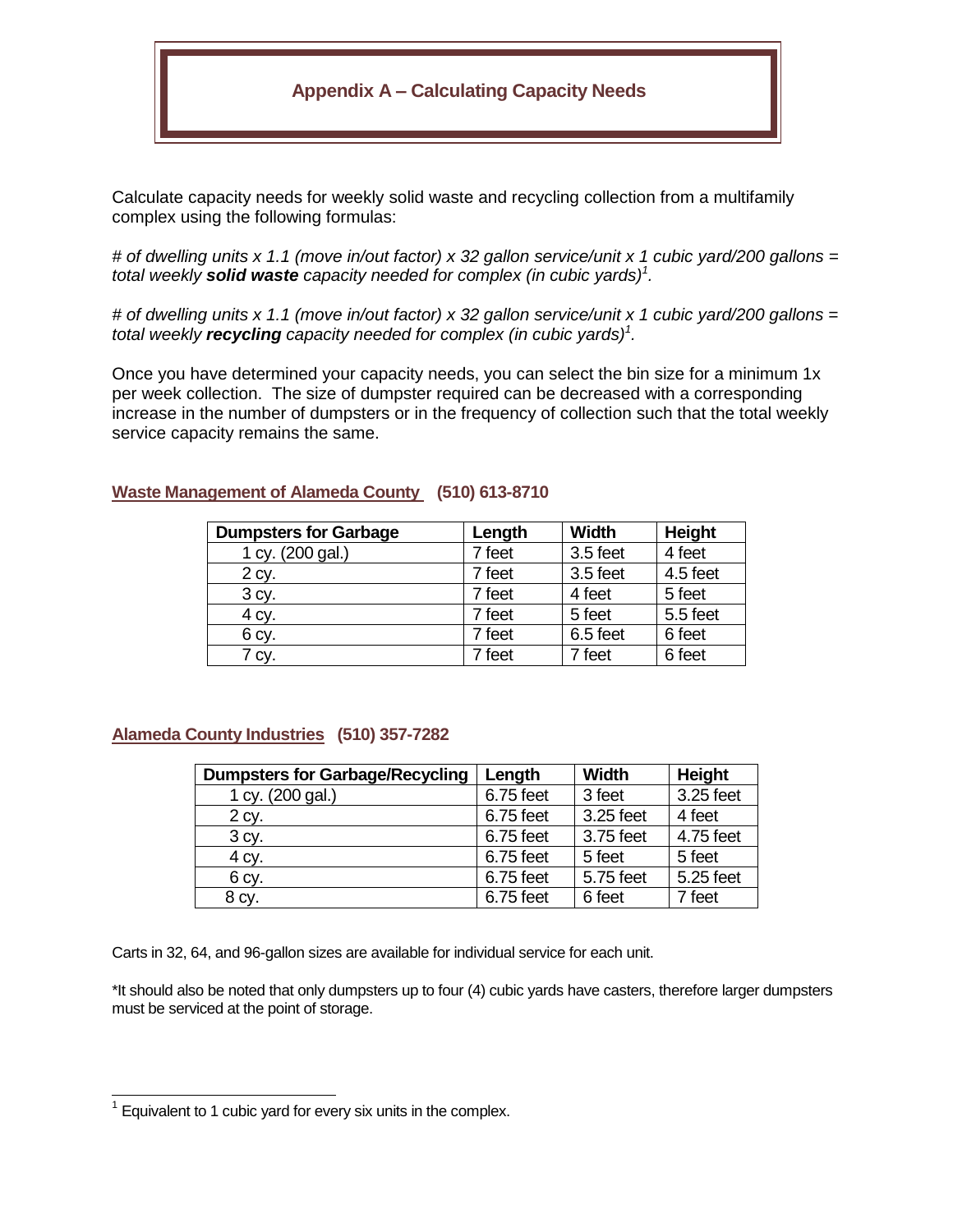